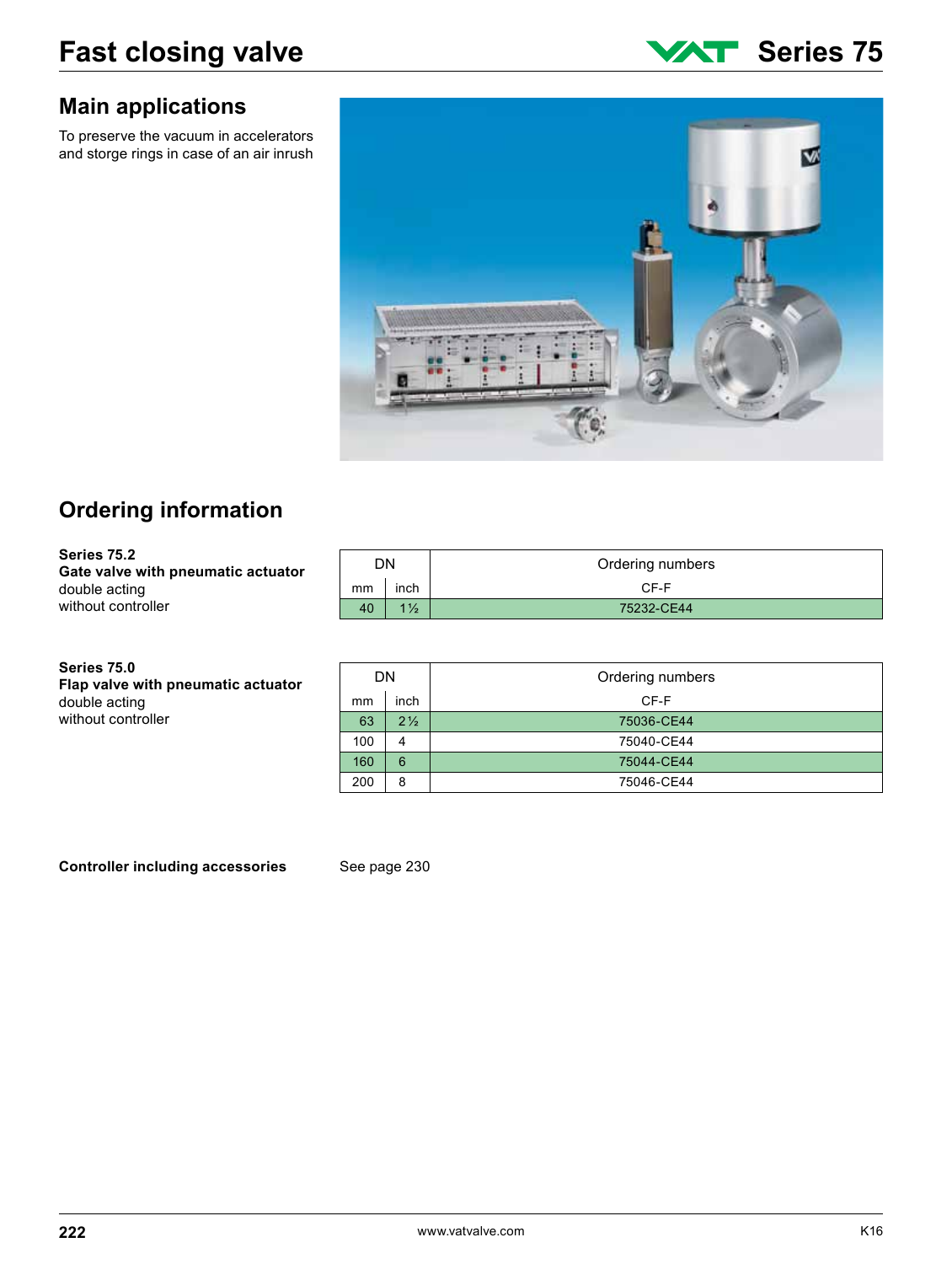# **Series 75**

 $\sqrt{6}$ 

### **Features**

Body material: stainless steel

Closes vacuum-tight in a few milliseconds

Pneumatic dampening during closing

Functional principle

Closing by releasing a mechanical latch (DN 40) or fast venting/evacuation of the pneumatic cylinder (DN 63–200)

## **Technical data**

| Gate valve<br><b>DN 40</b><br>6<br>5<br>4<br>3<br>1, 2                                                               | Flap valve<br>DN 63-200<br>$\bullet$<br>5 -<br>4<br>3<br>1                                                                       |
|----------------------------------------------------------------------------------------------------------------------|----------------------------------------------------------------------------------------------------------------------------------|
| 1 Gate/plate<br>3 Bonnet seal<br>2 Plate seal<br>4 Bellows                                                           | 2<br>5 Piston for closing<br>⊙ Compressed air connection<br>6 Trigger insert<br>$\nabla$ Valve seat side                         |
| Leak rate<br>- Valve body<br>- Valve seat<br>Pressure range                                                          | <1 $\cdot$ 10 $^{-10}$ mbar Is <sup>-1</sup><br><1 $\cdot$ 10 $^{-9}$ mbar Is <sup>-1</sup><br>$1 \cdot 10^{-10}$ to 2 bar (abs) |
| Differential pressure                                                                                                | see table on next page                                                                                                           |
| Cycles until first service                                                                                           | 2000                                                                                                                             |
| Bake-out temperature <sup>1)</sup><br>- Valve body<br>- Pneumatic actuator<br>Radiation resistance                   | ≤200 °C<br>(DN 40: trigger insert removed)<br>$\leq 50^{\circ}$ C                                                                |
| - Valve body<br>- Pneumatic actuator                                                                                 | $105$ Gy<br>$104$ Gy                                                                                                             |
| Material<br>- Valve body<br>$- DN 40$<br>$- DN 63 - 200$<br>- Mechanism<br>$- DN 40$<br>$- DN 63 - 200$<br>- Bellows | AISI 304 (1.4301)<br>AISI 316L (1.4435)<br>AISI 304 (1.4301)<br>AISI 316L (1.4435)<br>AISI 316L (1.4404, 1.4435)                 |
| Seal<br>- Bonnet<br>- Gate/plate                                                                                     | metal<br>FKM (Viton <sup>®</sup> )                                                                                               |
| Feedthrough                                                                                                          | bellows                                                                                                                          |
| Mounting position                                                                                                    | seat side marked $\nabla$ in opposite direction<br>of the air inrush                                                             |
|                                                                                                                      | Further technical data on next page                                                                                              |

1) Maximum values: depending on operating conditions and sealing materials

K16 www.vatvalve.com **223**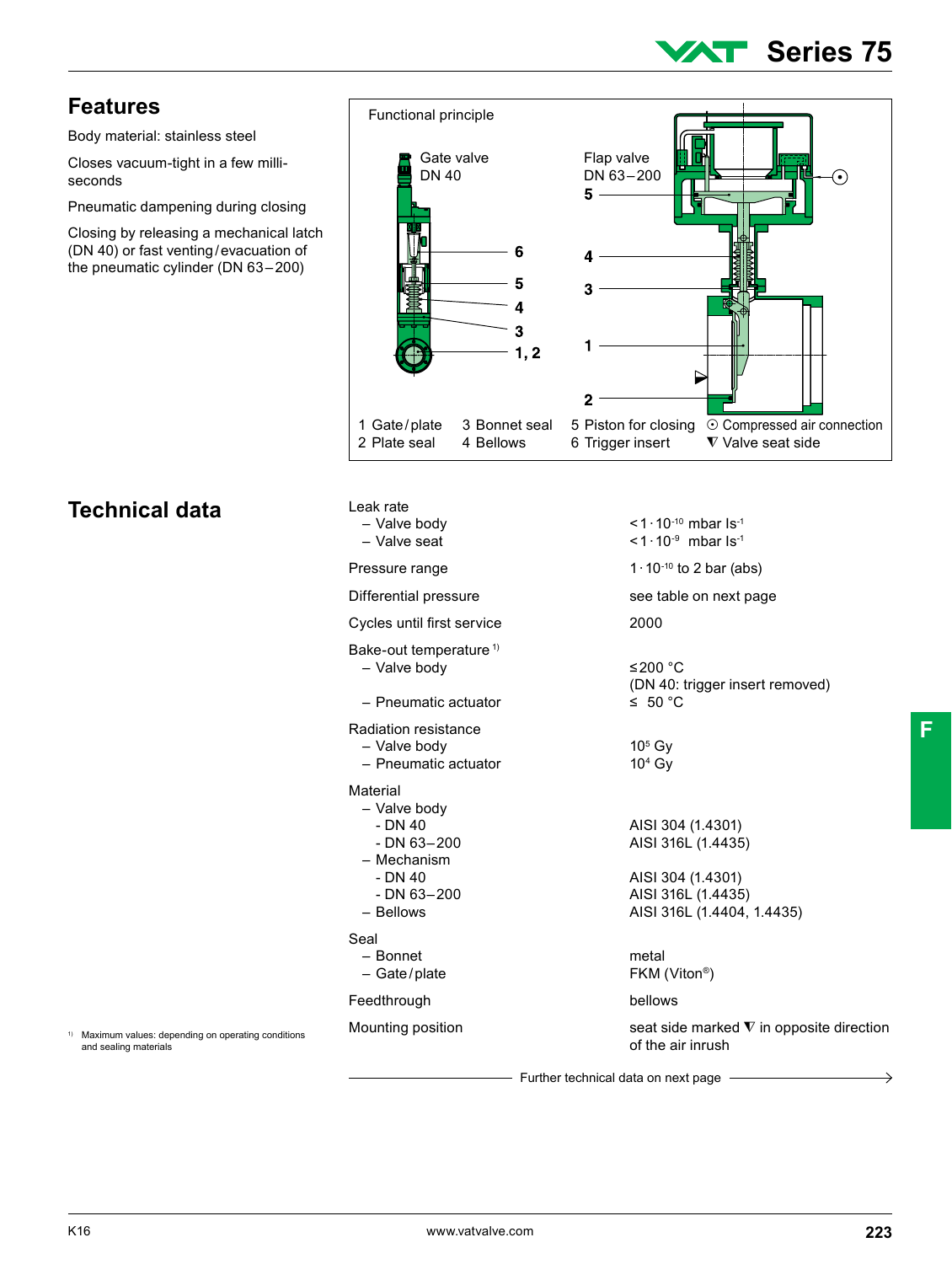Continued Technical data

|                    |                                                                                                                                                                                                     |                        |                                 | valve closed            | Differential<br>pressure: |                         | Differential<br>pressure at<br>opening |                    |                                                  |                     |              |                       |                                  |                |          |
|--------------------|-----------------------------------------------------------------------------------------------------------------------------------------------------------------------------------------------------|------------------------|---------------------------------|-------------------------|---------------------------|-------------------------|----------------------------------------|--------------------|--------------------------------------------------|---------------------|--------------|-----------------------|----------------------------------|----------------|----------|
| $\leq$             | $(nominal 1. D.)$                                                                                                                                                                                   | CF-F flange            | Conductance<br>(molecular flow) | In closing<br>direction | In opening<br>direction   | In closing<br>direction | In opening<br>direction                | Compressed air     | min.-max. overpressure                           | Volume of pneumatic | actuator     | Total closing time *) | Opening time                     |                | Weight   |
| mm                 | inch                                                                                                                                                                                                | O.D.                   | $Is-1$                          | bar                     | bar                       | mbar                    | bar                                    | bar                | psi                                              | $\mathbf{I}$        | $ft^3$       | ms                    | $\mathbf s$                      | kg             | lbs      |
|                    |                                                                                                                                                                                                     | Gate valve Series 75.2 |                                 |                         |                           |                         |                                        |                    |                                                  |                     |              |                       |                                  |                |          |
| 40                 | $1\frac{1}{2}$                                                                                                                                                                                      | $2\frac{3}{4}$         | 220                             | $\leq 1.2$              | $\leq 1.2$                | $\leq 30$               | $\leq 30$                              | $4 - 5$            | $58 - 73$                                        | 0.36                | 0.01         | ~10                   | 9                                | $\overline{c}$ | 4.5      |
|                    | Flap valve Series 75.0                                                                                                                                                                              |                        |                                 |                         |                           |                         |                                        |                    |                                                  |                     |              |                       |                                  |                |          |
| 63                 | $2\frac{1}{2}$                                                                                                                                                                                      | $4\frac{1}{2}$         | 200                             | $\leq$ 2                | $\leq 1.2$                | $≤600$                  | $\leq 1$                               | $5 - 8$            | $73 - 116$                                       | 3                   | 0.11         | 13                    | $\overline{7}$                   | 25             | 55       |
| 100                | 4                                                                                                                                                                                                   | 6                      | 700                             | $\leq$ 2                | $\leq 1.2$                | $≤ 180$                 | $\leq 1$                               | $5 - 8$            | $73 - 116$                                       | 3                   | 0.11         | 15                    | 7                                | 29             | 64       |
| 160<br>200         | 6<br>8                                                                                                                                                                                              | 8<br>10                | 1700<br>2500                    | $\leq$ 2<br>$\leq\!2$   | $≤0.5$<br>$≤ 0.07$        | $\leq 50$<br>$\leq 25$  | $\leq 1$<br>$\leq 1$                   | $5 - 8$<br>$5 - 8$ | $73 - 116$<br>$73 - 116$                         | 3<br>3              | 0.11<br>0.11 | 23<br>40              | $\overline{7}$<br>$\overline{7}$ | 36<br>42       | 80<br>93 |
|                    | *) from sensor signal to leak tight valve<br><b>Option</b><br>- Customer specified flanges<br>Ordering information for option:<br>Ordering No. of valve-X (e. g. 75040-CE44-X, X = special flanges) |                        |                                 |                         |                           |                         |                                        |                    |                                                  |                     |              |                       |                                  |                |          |
|                    | <b>Spare parts</b>                                                                                                                                                                                  |                        |                                 |                         |                           | - Seals                 |                                        |                    | on request (specify fabrication number of valve) |                     |              |                       |                                  |                |          |
| <b>Accessories</b> |                                                                                                                                                                                                     |                        |                                 |                         |                           |                         | - Controller: see page 230             |                    |                                                  |                     |              |                       |                                  |                |          |

#### **Ordering information for option:** Ordering No. of valve-X (e. g. 75040-CE44-X, X = special flanges)

– **Flange connections** for installation of the valve: see series 33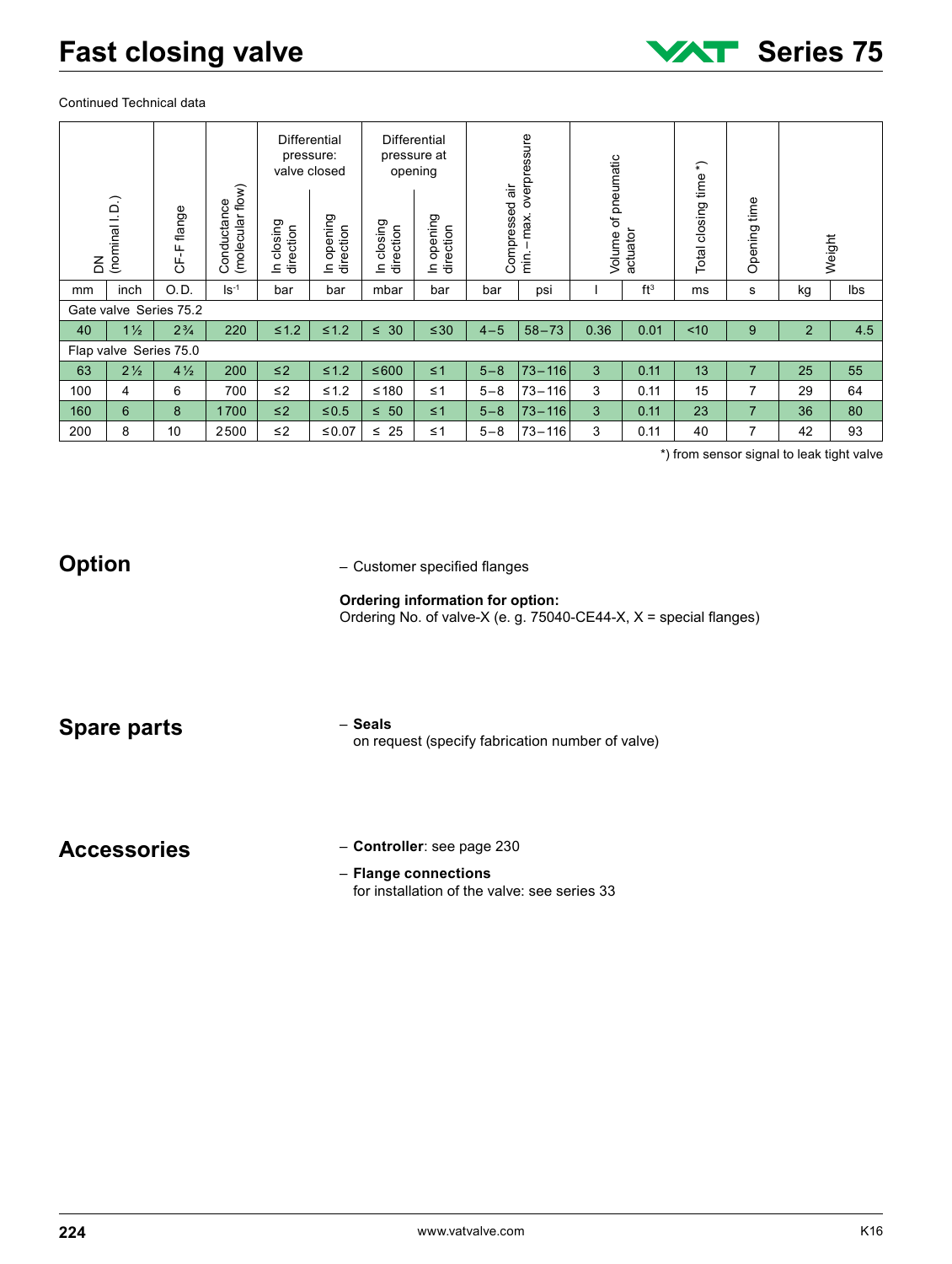

### **Dimensions**



- $\nabla$  Valve seat side
- $*$  Required for dismantling
- $\odot$  Compressed air connection
- $\Theta$  Electrical connection
- Mechanical position indication
- Bake-out area
- $\Box$  For attachment

| DN             | mm   | 40             |  |  |
|----------------|------|----------------|--|--|
|                | inch | $1\frac{1}{2}$ |  |  |
| A              | mm   | 35             |  |  |
|                | inch | 1.38           |  |  |
| B              | mm   | 72             |  |  |
|                | inch | 2.83           |  |  |
| C              | mm   | 58.70          |  |  |
|                | inch | 2.31           |  |  |
| D              | mm   | 40             |  |  |
|                | inch | 1.57           |  |  |
| E×F            |      | $6 \times M6$  |  |  |
| G              | mm   | $\overline{7}$ |  |  |
|                | inch | 0.28           |  |  |
| H1             | mm   | 48.35          |  |  |
|                | inch | 1.90           |  |  |
| H2             | mm   | 42             |  |  |
|                | inch | 1.65           |  |  |
| Κ              | mm   | 16             |  |  |
|                | inch | 0.63           |  |  |
| L              | mm   | 295.50         |  |  |
|                | inch | 11.63          |  |  |
|                | mm   | 81.50          |  |  |
| N              | inch | 3.21           |  |  |
|                | mm   | 76             |  |  |
| O              | inch | 2.99           |  |  |
|                | mm   | 69             |  |  |
| O <sub>1</sub> | inch | 2.72           |  |  |
|                | mm   | 195            |  |  |
| Q              | inch | 7.68           |  |  |



| DN             | mm   | 63              | 100             | 160             | 200            |
|----------------|------|-----------------|-----------------|-----------------|----------------|
|                | inch | $2\frac{1}{2}$  | 4               | 6               | 8              |
| A              | mm   | 150             | 200             | 250             | 300            |
|                | inch | 5.91            | 7.87            | 9.84            | 11.81          |
| B              | mm   | 113.50          | 152             | 202.50          | 253            |
|                | inch | 4.47            | 5.98            | 7.97            | 9.96           |
| <b>B1</b>      | mm   | 154             | 192             | 242             | 306            |
|                | inch | 6.06            | 7.56            | 9.53            | 12.05          |
| C              | mm   | 92.10           | 130.30          | 181             | 231.80         |
|                | inch | 3.63            | 5.13            | 7.13            | 9.13           |
| D              | mm   | 63              | 100             | 150             | 200            |
|                | inch | 2.48            | 3.94            | 5.91            | 7.87           |
| FxF            |      | $8 \times M8$   | $16 \times M8$  | $20 \times M8$  | $24 \times M8$ |
| G              | mm   | 12 <sup>2</sup> | 12 <sup>2</sup> | 12 <sup>2</sup> | 12             |
|                | inch | 0.47            | 0.47            | 0.47            | 0.47           |
| H1             | mm   | 82.55           | 120.65          | 171.50          | 222.35         |
|                | inch | 3.25            | 4.75            | 6.75            | 8.75           |
| H <sub>2</sub> | mm   | 77.40           | 115.50          | 166             | 217            |
|                | inch | 3.05            | 4.55            | 6.54            | 8.54           |
| ID             | mm   | 76              | 113             | 164             | 214            |
|                | inch | 2.99            | 4.45            | 6.47            | 8.43           |
| L              | mm   | 456             | 475             | 500             | 526            |
|                | inch | 17.95           | 18.70           | 19.69           | 20.71          |
| М              | mm   | 80              | 100             | 125             | 160            |
|                | inch | 3.15            | 3.94            | 4.92            | 6.30           |
| N              | mm   | 122             | 141             | 166             | 192            |
|                | inch | 4.80            | 5.55            | 6.54            | 7.56           |
| Q              | mm   | 83              | 83              | 85              | 84             |
|                | inch | 3.27            | 3.27            | 3.35            | 3.31           |
| S              | mm   | 52              | 52              | 52 <sub>2</sub> | 52             |
|                | inch | 2.05            | 2.05            | 2.05            | 2.05           |
| Y              | mm   | 75              | 100             | 125             | 30             |
|                | inch | 2.95            | 3.94            | 4.92            | 1.18           |
| Ζ              | mm   | 120             | 160             | 160             | 200            |
|                | inch | 4.72            | 6.30            | 6.30            | 7.87           |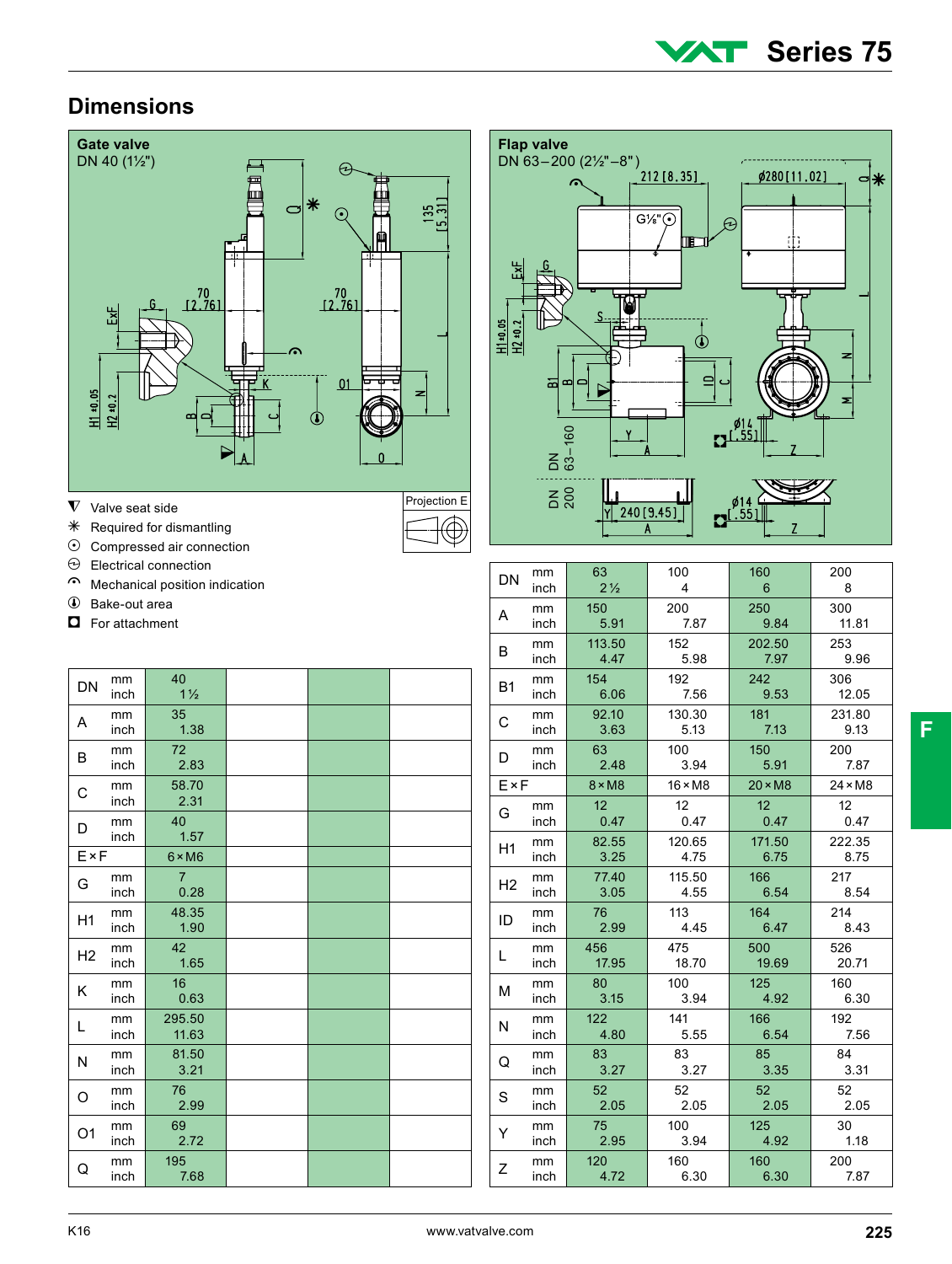### **Main applications**

To preserve the vacuum in accelerators and storge rings in case of an air inrush





# **Ordering information**

**Series 77.3 Slot shutter with pneumatic actuator** double acting without controller

|    | DN             | Circular opening | Ordering numbers                  |                  |  |  |
|----|----------------|------------------|-----------------------------------|------------------|--|--|
| mm | inch           | mm               | inch                              | CF-F             |  |  |
| 40 | $1\frac{1}{2}$ | Ø 40             | $\varnothing$ 1%                  |                  |  |  |
|    |                |                  |                                   |                  |  |  |
|    | DN             | Slot opening     | $D \times D1$<br>(height × width) | Ordering numbers |  |  |
| mm | inch           | mm               | inch                              | CF-F             |  |  |

| ,,,,,, | 11 I GH        | ,,,,,,          | 11 I GET           | UF-F       |
|--------|----------------|-----------------|--------------------|------------|
| 63     | $2\frac{1}{2}$ | $35 \times 50$  | $1.38 \times 1.97$ | 77336-CE44 |
| 100    |                | $35 \times 80$  | $1.38 \times 3.15$ | 77340-CE44 |
| 160    | 6              | $35 \times 130$ | $1.38 \times 5.12$ | 77344-CE44 |

#### **Series 77.1 Flap shutter with pneumatic actuator** double acting without controller

| DN<br>$\bigcirc$ Circular opening |                |          |                                             | Ordering numbers |
|-----------------------------------|----------------|----------|---------------------------------------------|------------------|
| mm                                | inch           | mm       | inch                                        | CF-F             |
| 63                                | $2\frac{1}{2}$ | -63<br>Ø | $\varnothing$ 2 <sup>1</sup> / <sub>2</sub> | 77136-CE44       |
| 100                               | 4              | Ø 100    | $\varnothing$ 4                             | 77140-CE44       |
| 160                               | 6              | Ø 160    | Ø6                                          | 77144-CE44       |

**Controller including accessories** See page 230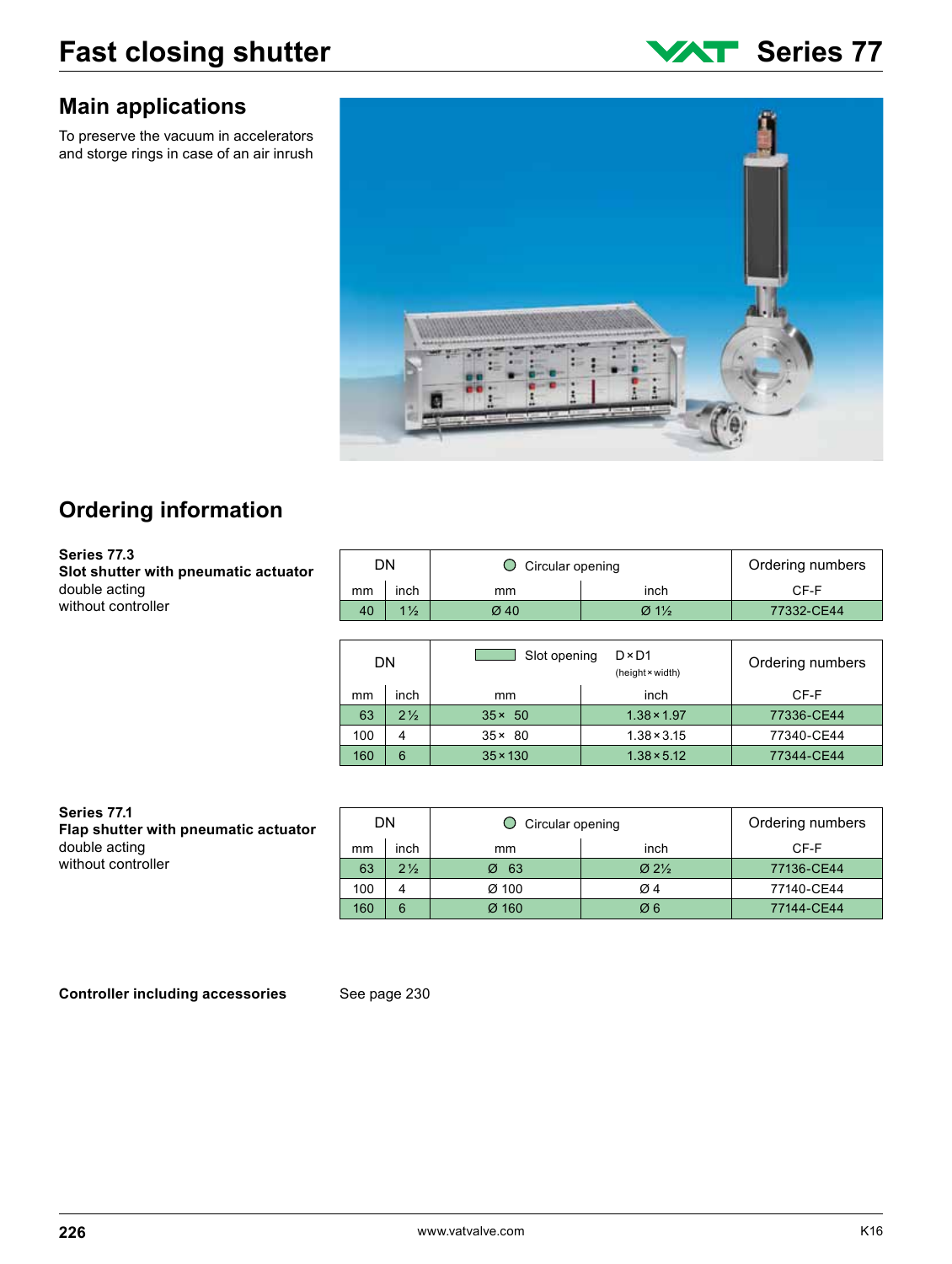# **Series 77**

#### **Features**

Body material: stainless steel

Closes to a small leak in a few milliseconds

Pneumatic dampening during closing

Closing by releasing a mechanical latch (Series 77.3) or fast venting/evacuation of the pneumatic cylinder (Series 77.1)



# **Technical data**

| Leak rate<br>- Valve body<br>- Valve seat<br>- Series 77.3<br>- Series 77.1                                                                                                  | $\leq 1.10^{-10}$ mbar ls <sup>-1</sup><br>$<$ 1 mbar $\text{Is}^1$<br>$<$ 30 mbar $Is-1$                                                                         |
|------------------------------------------------------------------------------------------------------------------------------------------------------------------------------|-------------------------------------------------------------------------------------------------------------------------------------------------------------------|
| Pressure range                                                                                                                                                               | UHV to 1.2 bar (abs)                                                                                                                                              |
| Differential pressure                                                                                                                                                        | see table on next page                                                                                                                                            |
| Cycles until first service<br>- Slot shutter<br>- Flap shutter                                                                                                               | $5000^{1}$<br>$2000^{11}$                                                                                                                                         |
| Bake-out temperature <sup>2)</sup><br>- Valve body<br>- Pneumatic actuator                                                                                                   | ≤300 °C<br>$\leq 50 °C$                                                                                                                                           |
| Radiation resistance<br>- Valve body<br>- Pneumatic actuator                                                                                                                 | $108$ Gv<br>$104$ Gy                                                                                                                                              |
| Material<br>- Valve body<br>- Mechanism<br>- DN 40<br>$- DN 63 - 160$<br>- Bellows<br>- Slot shutter<br>- Flap shutter<br>$-$ Gate/plate<br>- Slot shutter<br>- Flap shutter | AISI 316L (1.4435, 1.4404)<br>AISI 304 (1.4301)<br>AISI 316L (1.4435)<br>AISI 633 (AM 350)<br>AISI 316L (1.4404)<br>AISI 316L (1.4404), silver-plated<br>Titanium |
| Seal: bonnet                                                                                                                                                                 | metal                                                                                                                                                             |
| Feedthrough                                                                                                                                                                  | bellows                                                                                                                                                           |
| Mounting position                                                                                                                                                            | seat side marked $\nabla$ in opposite direction<br>of the air inrush                                                                                              |
|                                                                                                                                                                              |                                                                                                                                                                   |

Further technical data on next page

1) At 5 bar compressed air

and sealing materials

2) Maximum values: depending on operating conditions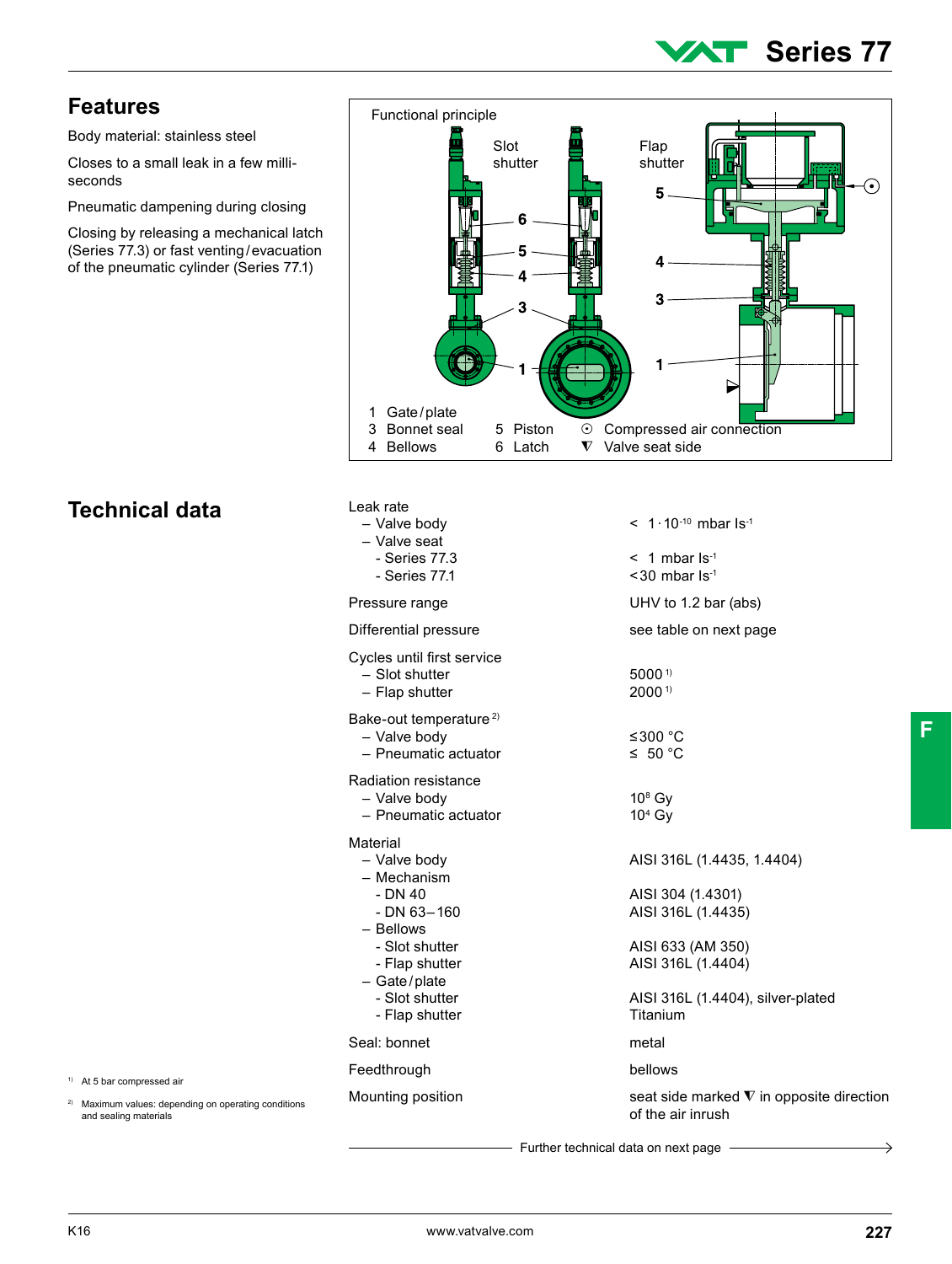Continued Technical data

|                                                                                   |                                                                                                                                                                                                               |                          |                                 |                         | Differential<br>pressure:<br>valve closed |                         | Differential<br>pressure at<br>opening |                    |                       |                     |                 |                       |                                    |          |                                               |
|-----------------------------------------------------------------------------------|---------------------------------------------------------------------------------------------------------------------------------------------------------------------------------------------------------------|--------------------------|---------------------------------|-------------------------|-------------------------------------------|-------------------------|----------------------------------------|--------------------|-----------------------|---------------------|-----------------|-----------------------|------------------------------------|----------|-----------------------------------------------|
| $\overline{5}$                                                                    | (nominal I.D.)                                                                                                                                                                                                | CF-F flange              | Conductance<br>(molecular flow) | In closing<br>direction | In opening<br>direction                   | In closing<br>direction | In opening<br>direction                | Compressed air     | min.-max.overpressure | Volume of pneumatic | actuator        | Total closing time *) | Opening time                       |          | Weight                                        |
| mm                                                                                | inch                                                                                                                                                                                                          | O.D.                     | $\mathsf{Is}^{-1}$              | bar                     | bar                                       | mbar                    | bar                                    | bar                | psi                   | 1                   | ft <sup>3</sup> | ms                    | $\mathbf s$                        | kg       | lbs                                           |
|                                                                                   |                                                                                                                                                                                                               | Slot shutter Series 77.3 |                                 |                         |                                           |                         |                                        |                    |                       |                     |                 |                       |                                    |          |                                               |
| 40                                                                                | $1\frac{1}{2}$                                                                                                                                                                                                | $2\frac{3}{4}$           | 110                             | $\leq 1.2$              | $\leq 1.2$                                | $≤300$                  | $≤ 300$                                | $4 - 6$            | $58 - 87$             | 0.36                | 0.01            | < 10                  | 9                                  | 8.1      | 18                                            |
| 63                                                                                | $2\frac{1}{2}$                                                                                                                                                                                                | $4\frac{1}{2}$           | 240                             | $\leq 1.2$              | $≤ 1.2$                                   | ≤200                    | $≤200$                                 | $4 - 6$            | $58 - 87$             | 0.36                | 0.01            | < 10                  | 9                                  | 11       | 24                                            |
| 100                                                                               | $\overline{\mathbf{4}}$                                                                                                                                                                                       | 6                        | 450                             | $≤1.2$                  | $≤1.2$                                    | $≤ 150$                 | $≤ 150$                                | $4 - 6$            | $58 - 87$             | 0.36                | 0.01            | < 10                  | 9                                  | 14       | 30                                            |
| 160                                                                               | 6                                                                                                                                                                                                             | 8                        | 830                             | ≤1.2                    | ≤1.2                                      | ≤100                    | ≤100                                   | $4 - 6$            | $58 - 87$             | 0.36                | 0.01            | < 10                  | 9                                  | 20       | 44                                            |
|                                                                                   |                                                                                                                                                                                                               | Flap shutter Series 77.1 |                                 |                         |                                           |                         |                                        |                    |                       |                     |                 |                       |                                    |          |                                               |
| 63                                                                                | $2\frac{1}{2}$                                                                                                                                                                                                | $4\frac{1}{2}$           | 200                             | $\leq$ 2                | $≤1.2$                                    | ≤600                    | $\leq 1$                               | $5 - 8$            | $73 - 116$            | 3                   | 0.11            | 13                    | $\overline{7}$                     | 25       | 55                                            |
| 100                                                                               | 4<br>$\,6\,$                                                                                                                                                                                                  | 6<br>8                   | 700<br>1700                     | $\leq$ 2                | $≤1.2$                                    | $≤ 180$                 | $\leq 1$                               | $5 - 8$<br>$5 - 8$ | $73 - 116$            | 3                   | 0.11<br>0.11    | 15<br>23              | $\boldsymbol{7}$<br>$\overline{7}$ | 29<br>36 | 64                                            |
| 160                                                                               |                                                                                                                                                                                                               |                          |                                 | $\leq$ 2                | $≤0.5$                                    | $\leq 50$               | $\leq 1$                               |                    | $73 - 116$            | 3                   |                 |                       |                                    |          | 80<br>*) from sensor signal to closed shutter |
|                                                                                   | <b>Options</b><br>- Customer specified flanges<br>- Special slot dimensions (slot shutter)<br><b>Ordering information for options:</b><br>Ordering No. of shutter-X (e. g. 77340-CE44-X, X = special flanges) |                          |                                 |                         |                                           |                         |                                        |                    |                       |                     |                 |                       |                                    |          |                                               |
| - Seals<br><b>Spare parts</b><br>on request (specify fabrication number of valve) |                                                                                                                                                                                                               |                          |                                 |                         |                                           |                         |                                        |                    |                       |                     |                 |                       |                                    |          |                                               |
| <b>Accessories</b>                                                                |                                                                                                                                                                                                               |                          |                                 |                         |                                           |                         | - Controller: see page 230             |                    |                       |                     |                 |                       |                                    |          |                                               |

#### **Options**

#### **Ordering information for options:**

- **Controller**: see page 230
	- **Flange connections** for installation of the valve: see series 33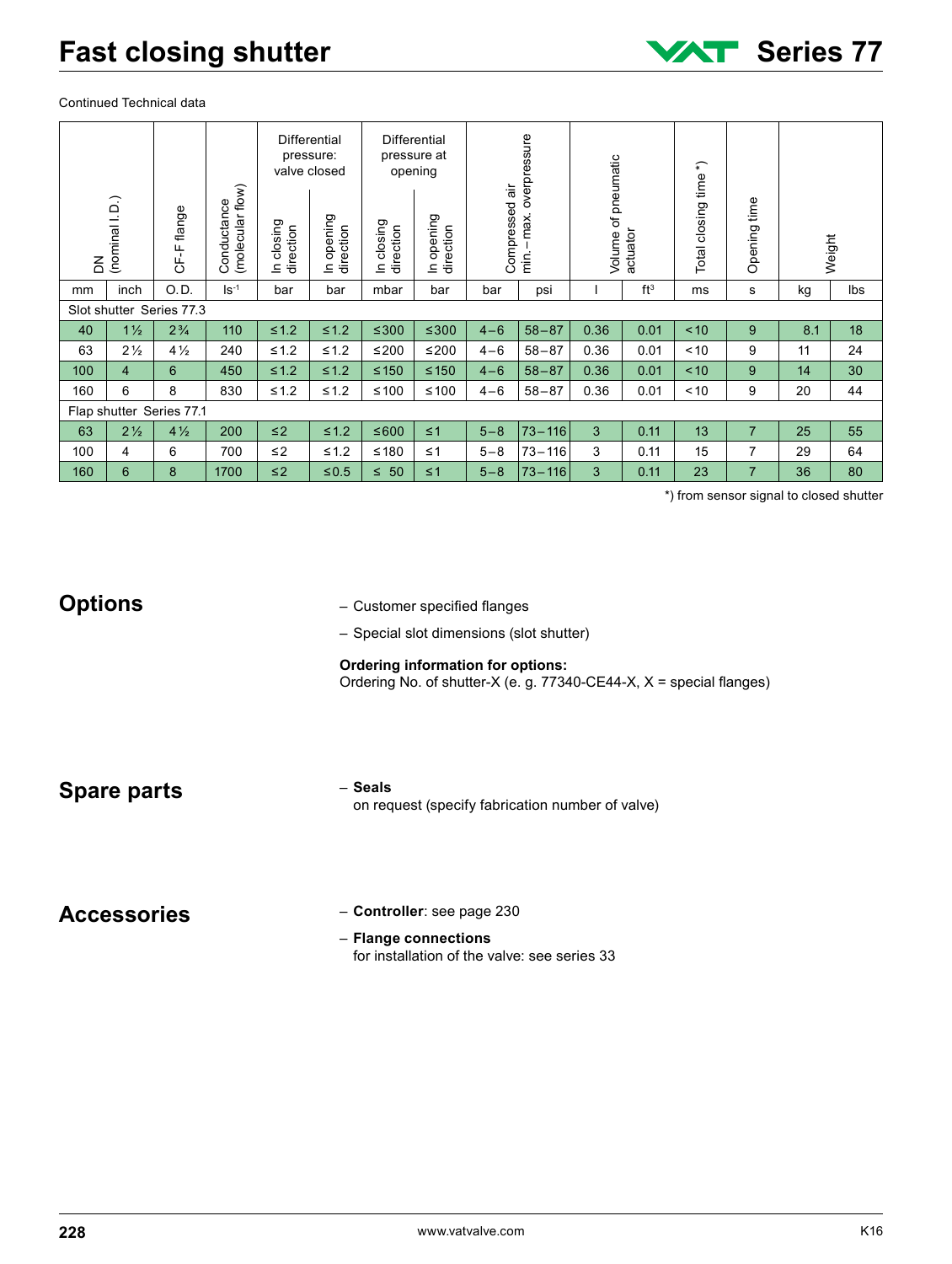#### **Series 77** T E L

 $\varphi$ 

02.00 l<br>11.02

**Flap shutter**

c

 $+11 + 0.05$ 

DN 63–160 (2½"–6") circular opening

 $\begin{smallmatrix} 212 \\ 18.35 \end{smallmatrix}$ 

 $G\frac{1}{8}\sqrt{C}$ 

#### **Dimensions**









Projection E

| $\ast$<br>$\odot$ |            | Required for dismantling<br>Compressed air connection |  |
|-------------------|------------|-------------------------------------------------------|--|
|                   |            |                                                       |  |
| DN                | mm<br>inch | 40<br>$1\frac{1}{2}$                                  |  |
| A                 | mm<br>inch | 60<br>2.36                                            |  |
| B                 | mm<br>inch | 69.50<br>2.74                                         |  |
| <b>B1</b>         | mm<br>inch | 128<br>5.04                                           |  |
| C                 | mm<br>inch | 58.70<br>2.31                                         |  |
| D                 | mm<br>inch | 38<br>1.50                                            |  |
| ExF               |            | $6 \times M6$                                         |  |
| G                 | mm<br>inch | 12<br>0.47                                            |  |
| H1                | mm<br>inch | 48.35<br>1.90                                         |  |
| H <sub>2</sub>    | mm<br>inch | 42<br>1.65                                            |  |
| L                 | mm<br>inch | 367<br>14.45                                          |  |
| M                 | mm<br>inch | 49<br>1.93                                            |  |
| N                 | mm<br>inch | 71<br>2.80                                            |  |
| O                 | mm<br>inch | 70<br>2.76                                            |  |
| O <sub>1</sub>    | mm<br>inch | 50<br>1.97                                            |  |
| Q                 | mm<br>inch | 195<br>7.68                                           |  |
| R                 | mm<br>inch | 75<br>2.95                                            |  |
| R <sub>1</sub>    | mm<br>inch | 29<br>1.14                                            |  |

| mm<br>DN<br>inch             | 63<br>$2\frac{1}{2}$    | 100<br>4       | 160<br>6                |
|------------------------------|-------------------------|----------------|-------------------------|
| mm<br>A<br>inch              | 60<br>2.36              | 60<br>2.36     | 60<br>2.36              |
| mm<br>B<br>inch              | 113.50<br>4.47          | 152<br>5.98    | 202.50<br>7.97          |
| mm<br><b>B1</b><br>inch      | 158<br>6.22             | 195<br>7.67    | 245<br>9.65             |
| mm<br>Ć<br>inch              | 92.10<br>3.63           | 130.30<br>5.13 | 181<br>7.13             |
| mm<br>D<br>inch              | 35 <sub>2</sub><br>1.38 | 35<br>1.38     | 35<br>1.38              |
| mm<br>D <sub>1</sub><br>inch | 50<br>1.97              | 80<br>3.15     | 130<br>5.12             |
| FxF                          | $8 \times M8$           | $16 \times M8$ | $20 \times M8$          |
| mm<br>G<br>inch              | 12 <sup>2</sup><br>0.47 | 12<br>0.47     | 12 <sup>2</sup><br>0.47 |
| mm<br>Η1<br>inch             | 82.55<br>3.25           | 120.70<br>4.75 | 171.50<br>6.75          |
| mm<br>Н2<br>inch             | 77.40<br>3.05           | 115.50<br>4.55 | 166<br>6.54             |
| mm<br>L<br>inch              | 369<br>14.52            | 388<br>15.28   | 414<br>16.30            |
| mm<br>M<br>inch              | 79<br>3.11              | 97.50<br>3.84  | 122.50<br>4.82          |
| mm<br>N<br>inch              | 73<br>2.87              | 92<br>3.62     | 118<br>4.65             |
| mm<br>Ω<br>inch              | 70<br>2.76              | 70<br>2.76     | 70<br>2.76              |
| mm<br>O1<br>inch             | 50 <sub>1</sub><br>1.97 | 50<br>1.97     | 50<br>1.97              |
| mm<br>Q<br>inch              | 195<br>7.68             | 195<br>7.68    | 195<br>7.68             |
| mm<br>R<br>inch              | 75<br>2.95              | 75<br>2.95     | 75<br>2.95              |
| mm<br>R <sub>1</sub><br>inch | 29<br>1.14              | 29<br>1.14     | 29<br>1.14              |

| <b>DN</b> | mm   | 63             | 100            | 160            |
|-----------|------|----------------|----------------|----------------|
|           | inch | $2\frac{1}{2}$ | 4              | 6              |
| А         | mm   | 150            | 200            | 250            |
|           | inch | 5.91           | 7.87           | 9.84           |
| B         | mm   | 113.50         | 152            | 202.50         |
|           | inch | 4.47           | 5.98           | 7.97           |
| B1        | mm   | 154            | 192            | 242            |
|           | inch | 6.06           | 7.56           | 9.53           |
| С         | mm   | 92.10          | 130.30         | 181            |
|           | inch | 3.63           | 5.13           | 7.13           |
| D         | mm   | 63             | 100            | 150            |
|           | inch | 2.48           | 3.94           | 5.91           |
| FxF       |      | $8 \times M8$  | $16 \times M8$ | $20 \times M8$ |
| G         | mm   | 12             | 12             | 12             |
|           | inch | 0.47           | 0.47           | 0.47           |
| Η1        | mm   | 82.55          | 120.65         | 171.5          |
|           | inch | 3.25           | 4.75           | 6.75           |
| H2        | mm   | 77.40          | 115.50         | 166            |
|           | inch | 3.05           | 4.55           | 6.54           |
| ID        | mm   | 76             | 113            | 164            |
|           | inch | 2.99           | 4.45           | 6.47           |
| L         | mm   | 456            | 475            | 500            |
|           | inch | 17.95          | 18.70          | 19.69          |
| М         | mm   | 80             | 100            | 125            |
|           | inch | 3.15           | 3.94           | 4.92           |
| N         | mm   | 122            | 141            | 166            |
|           | inch | 4.80           | 5.55           | 6.54           |
| Q         | mm   | 83             | 83             | 83             |
|           | inch | 3.27           | 3.27           | 3.27           |
| S         | mm   | 52             | 52             | 52             |
|           | inch | 2.05           | 2.05           | 2.05           |
| Y         | mm   | 75             | 100            | 125            |
|           | inch | 2.95           | 3.94           | 4.92           |
| Z         | mm   | 120            | 160            | 160            |
|           | inch | 4.72           | 6.30           | 6.30           |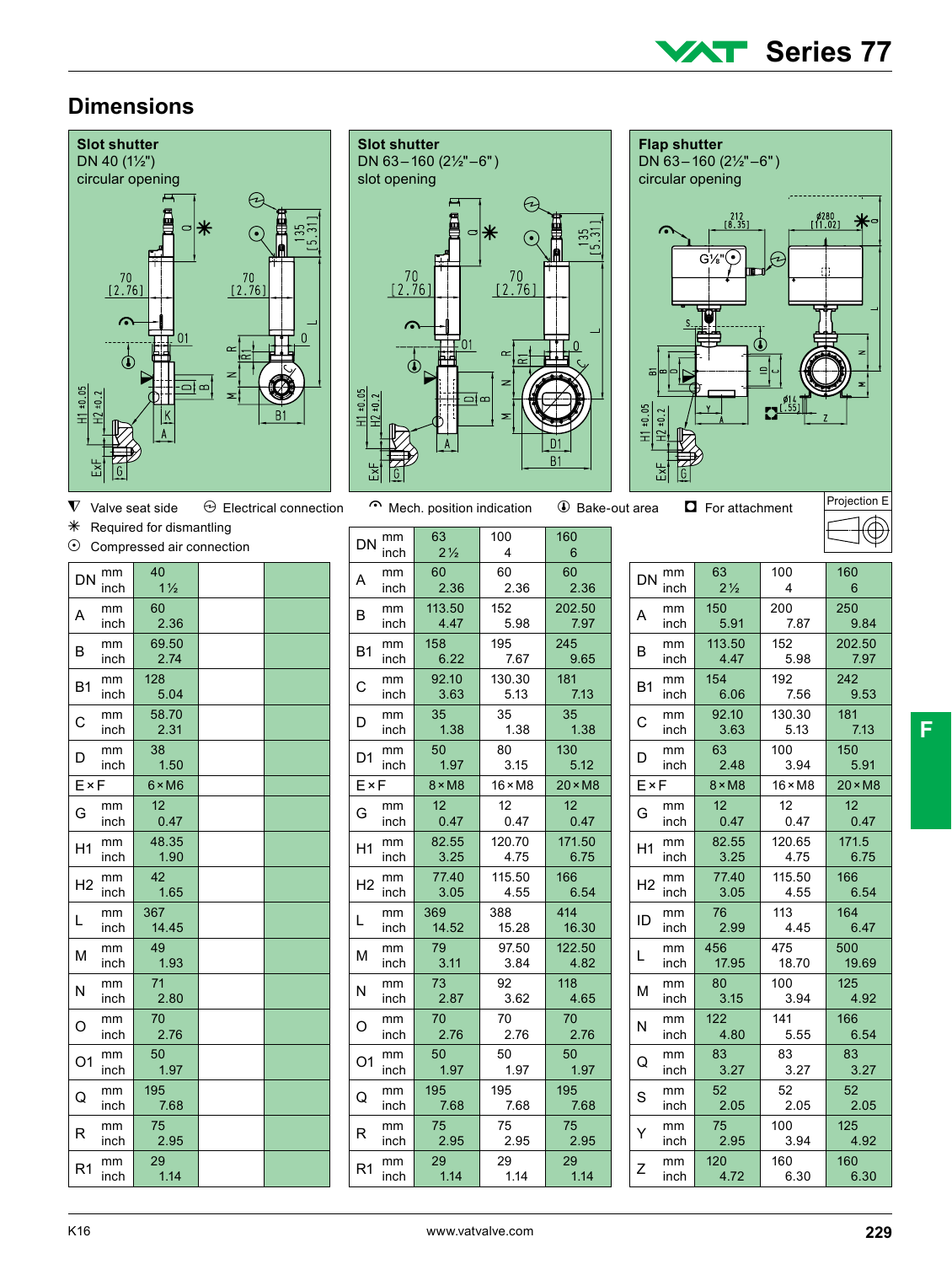# **Controller for fast closing system WAT Series 77**

#### **Main applications**

Controller for fast closing and controlled opening of the – valves series 75 – shutters series 77

For fast processing of the sensor signal

To control further isolation valves



**Ordering information**

Controller VF-2 combined with various modules Ordering numbers on request

| Technical data<br><b>Controller VF-2</b><br>(basic device) |                  | - 19" rack insert with power supply<br>- Storage spaces for max. 10 modules<br>- Mains voltage: 100-240V ±10%, 50/60 Hz, max. 150 VA<br>- Key switch for «LOCAL», «LOCKED», «REMOTE»<br>- Ambient temperature: $0-50^{\circ}$ C<br>- Dimensions:<br>- 19" rack insert, 3 height units<br>$-445 \times 132.5 \times 300$ mm / $17.5" \times 5.2" \times 11.8"$ (W $\times$ H $\times$ D)<br>- Depth with plugs: $410$ mm $(16.1")$<br>$-$ Weight: 11 kg (24 lbs) |
|------------------------------------------------------------|------------------|-----------------------------------------------------------------------------------------------------------------------------------------------------------------------------------------------------------------------------------------------------------------------------------------------------------------------------------------------------------------------------------------------------------------------------------------------------------------|
| Modules<br>for controller VF-2                             | <b>CONTROL</b>   | - Storage: space for 1 module required<br>- System control module for max. 6 sensors and 4 fast closing valves/shutters<br>- External trigger<br>- 8-pole plug for «REMOTE» control<br>- LED display «READY», «EXTERNAL TRIGGER»<br>- Push button «RESET»                                                                                                                                                                                                       |
|                                                            | <b>FV SENSOR</b> | - Storage: space for 1 module required<br>- Connection of a fine vacuum sensor by a triaxial connector (LEMO)<br>- Sensor voltage: 3.5 kV<br>- LED display «READY», «INRUSH», «EXTERNAL SIGNAL», «INTERLOCK»<br>- 8-pole plug for «REMOTE» control                                                                                                                                                                                                              |
|                                                            | HV SENSOR        | - Storage: space for 2 modules required<br>- Connection of a high vacuum sensor by a triaxial connector (LEMO)<br>- Sensor voltage: 3.5 kV<br>- LED display for pressure<br>- Trigger pressure adjustable between $2 \cdot 10^{-8}$ and $8 \cdot 10^{-4}$ mbar<br>- Trigger time adjustable between 1 and 7 msec<br>- 8-pole plug for «REMOTE» control<br>- Analog pressure signal (optional)                                                                   |